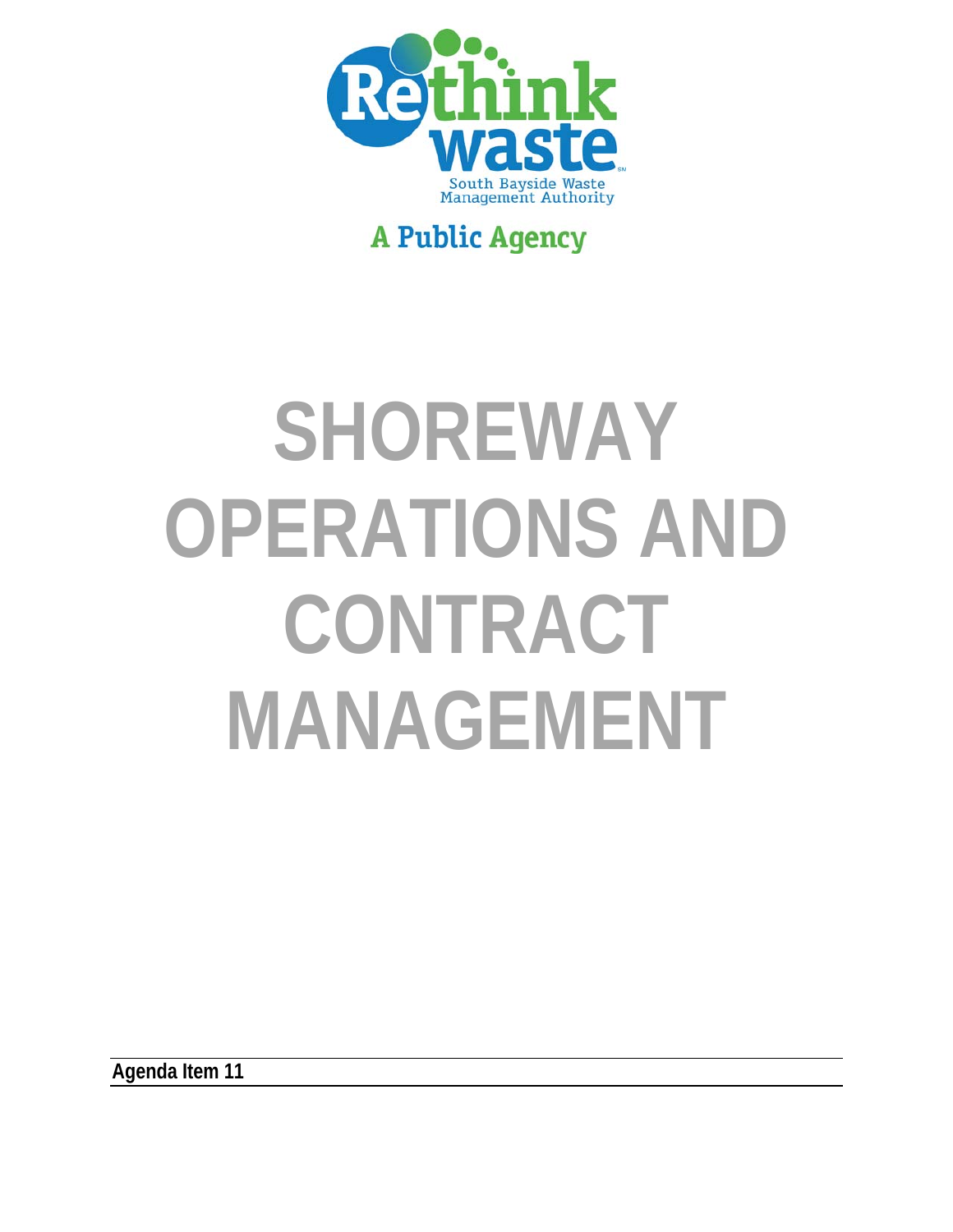

# **STAFF REPORT**

| To:            | <b>SBWMA Board Members</b>                                             |
|----------------|------------------------------------------------------------------------|
| From:          | <b>Hilary Gans, Facility Operations Contracts Manager</b>              |
|                | Farouk Fakira, Finance Manager                                         |
| Date:          | September 22, 2016 Board of Directors Meeting                          |
| Subject:       | Resolution Approving 2017 South Bay Recycling Compensation Application |
| Recommendation |                                                                        |

Staff recommends the Board approve of Resolution 2017-36 attached hereto authorizing the following action: Approval of 2017 South Bay Recycling (SBR) Compensation Application.

**Exhibit A** contains the SBWMA Final Report - Review of 2017 South Bay Recycling Compensation Application for Board consideration.

#### **Analysis**

The recommended 2017 overall compensation adjustment for SBR is negative 1.8% which compares favorably to last year's adjustment of 1.3%. The decrease in 2017 is the result of a decrease in fuel cost index and modest increases in labor and other indexes which govern the rate of SBRs' costs adjusted as established in the Operations Agreement.

The SBWMA staff conducted the review of the SBR Compensation Application and worked closely with the company to ensure that questions and concerns were answered and their application was modified as necessary to address any changes. Staff has verified that the SBR Compensation Application is complete and meets the requirements of the Agreement. The recommended rate adjustment are summarized in **Table 1** below.

| Table 1                                                                                                                        |      |                   |      |             |                   |      |                                                                                      |    |             |
|--------------------------------------------------------------------------------------------------------------------------------|------|-------------------|------|-------------|-------------------|------|--------------------------------------------------------------------------------------|----|-------------|
| 2016 Payment/Ton vs. 2017 Payment/Ton                                                                                          |      |                   |      |             |                   |      |                                                                                      |    |             |
| South Bay Recycling                                                                                                            |      |                   | 2016 |             | <b>Adjustment</b> | 2017 |                                                                                      |    |             |
| <b>Operating Cost</b>                                                                                                          |      | <b>Total Cost</b> |      | Payment/Ton | %                 |      | <b>Total Cost</b>                                                                    |    | Payment/Ton |
| <b>Transfer Station</b>                                                                                                        | \$   | 4,591,437         | \$   | 12.84       | 0.7%              | \$   | 4,621,962                                                                            | \$ | 12.92       |
| Recyclable Materials Processing, net of Residue                                                                                | S    | 5,903,808         | -\$  | 84.49       | 1.1%              | \$   | 5,971,246                                                                            | \$ | 85.39       |
| Transport (cost/ton-mile)                                                                                                      | \$   | 6,548,766         | -\$  | 1.08        | $-6.0%$           | \$   | 6,156,049                                                                            | \$ | 1.02        |
| Transport (cost/ton)                                                                                                           |      |                   | S    | 18.31       | $-6.0%$           |      |                                                                                      | \$ | 17.21       |
| <b>Total Operating Cost</b>                                                                                                    | \$   | 17,044,011        |      |             | $-1.7%$           | \$   | 16,749,257                                                                           |    |             |
| <b>Contractor Pass-Through Costs</b>                                                                                           |      |                   |      |             |                   |      |                                                                                      |    |             |
| Total Interest S                                                                                                               |      | 164,898           |      |             | $-20.1%$          | \$   | 131,712                                                                              |    |             |
| Construction Management  \$                                                                                                    |      |                   |      |             |                   | \$   |                                                                                      |    |             |
| Interim Operations                                                                                                             | - \$ |                   |      |             |                   | \$   |                                                                                      |    |             |
| <b>Buyback Payments Estimate</b>                                                                                               | - \$ | 825,000           |      |             | 0.0%              | \$   | 825,000                                                                              |    |             |
|                                                                                                                                |      |                   |      |             |                   |      |                                                                                      |    |             |
| <b>Total Contractor Pass-Through Cost</b>                                                                                      | \$   | 989,898           |      |             | $-3.4%$           | \$   | 956,712                                                                              |    |             |
| <b>Total Compensation</b>                                                                                                      | \$.  | 18,033,909        |      |             | $-1.8%$           | \$   | 17,705,969                                                                           |    |             |
| $\mathbf{M}$ and $\mathbf{B}$ and $\mathbf{L}$ and $\mathbf{L}$ are some such that is the set of $\mathbf{L}$ and $\mathbf{L}$ |      |                   |      |             | 0.0401:1111       |      | $\sim$ 10 $\sim$ - 1.1 $\sim$ 1.1 $\sim$ 1.1 $\sim$ 1.1 $\sim$ 1.1 $\sim$ 1.1 $\sim$ |    |             |

*Note: Buyback payments have been changed to reflect currect payment amount - 2016 total therefore will not tie to last year's Rate Report.*

(Note: the total costs shown in the above table are for illustration purposes only. SBR is paid the approved fee per ton on the **actual** tons received at the Shoreway facility).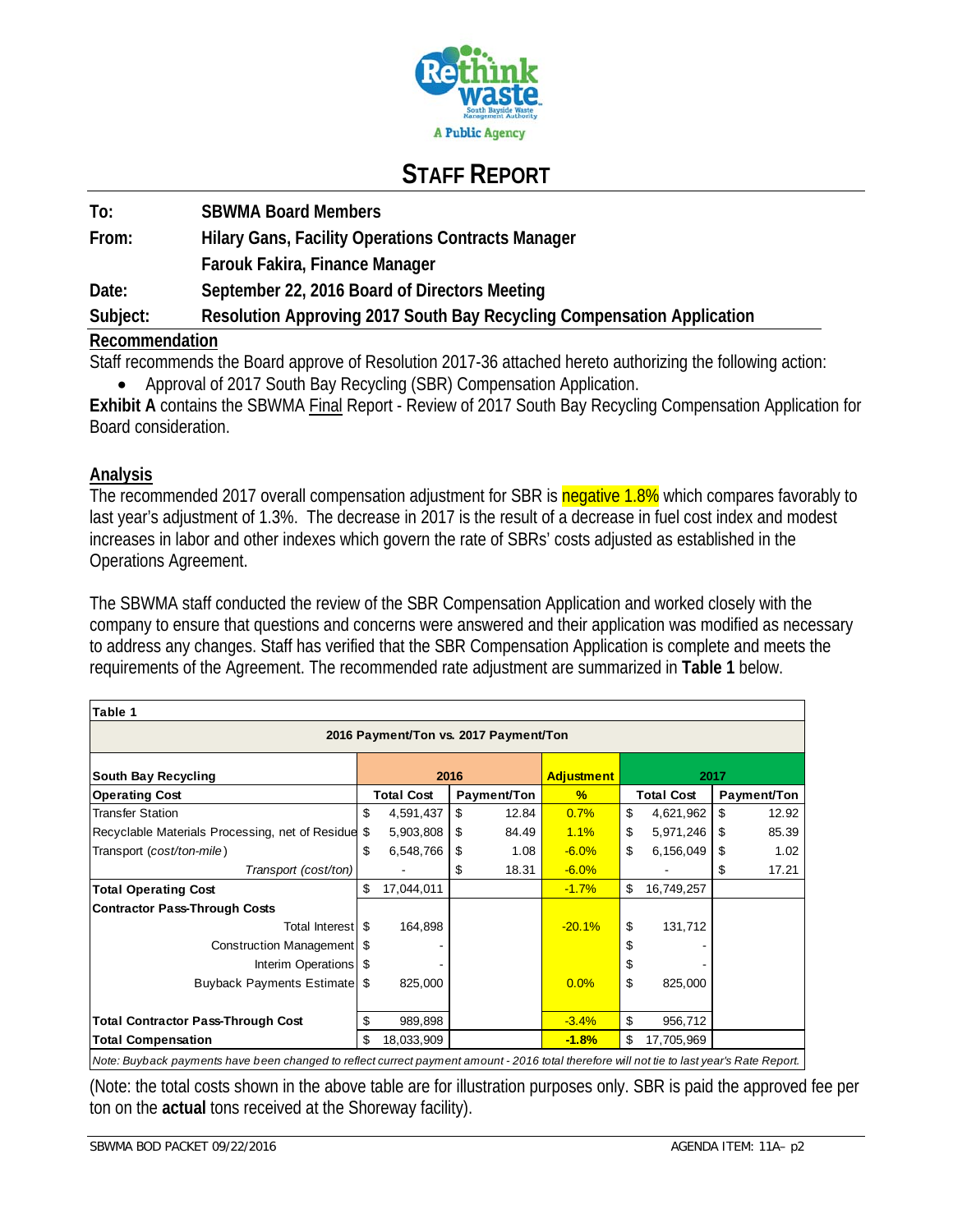

#### **Background**

Each year, the SBR Final Rate Report is brought forward to the Board simultaneously with the Recology San Mateo County (RSMC) Rate Report.

On July 1, 2016 SBR submitted a 2017 Compensation Application report to the SBWMA as required under the Shoreway Operations Agreement in Article 7.12 (which prescribes the process by which this application is reviewed and the company's compensation is approved). The SBWMA staff reviewed the SBR 2017 Compensation Application for completeness, accuracy and consistency and issued a SBWMA Draft Report Review of 2017 South Bay Recycling Compensation Application on August 15th. The SBWMA staff requested that Member Agencies provide input on the Daft Report by August 26<sup>th</sup>. No comments were received from Board Members or Member Agency staff and no changes were made to the Compensation Application.

It is important to note that the approved compensation for SBR will be part of the calculation to arrive at the 2017 tipping fees to be charged at the Shoreway Facility (The Shoreway tip fees are based on all the SBWMA operating costs - composed of disposal and processing expense, franchise fees to City of San Carlos, SBWMA program budget, debt service payments, less commodity revenue) Disposal and processing expense based on estimated Shoreway tipping fees are included as a pass-through expense in the calculation of each Member Agency's total Revenue Requirement (*shown as "Disposal and Processing Fees" in Table 8, line A4 of the SBWMA Report Reviewing the 2017 Recology San Mateo County Compensation Application*) for setting solid waste collection rates.

#### **Fiscal Impact**

The recommended 2017 overall compensation adjustment for SBR is negative 1.8% which compares favorably to last year's adjustment of 1.3%. Details of SBR compensation can be found in Exhibit A: SBWMA Final Report -Review of 2017 South Bay Recycling Compensation Application.

#### *Attachments:*

*Resolution 2017-36 Exhibit A - SBWMA Final Report - Review of 2017 South Bay Recycling Compensation Application*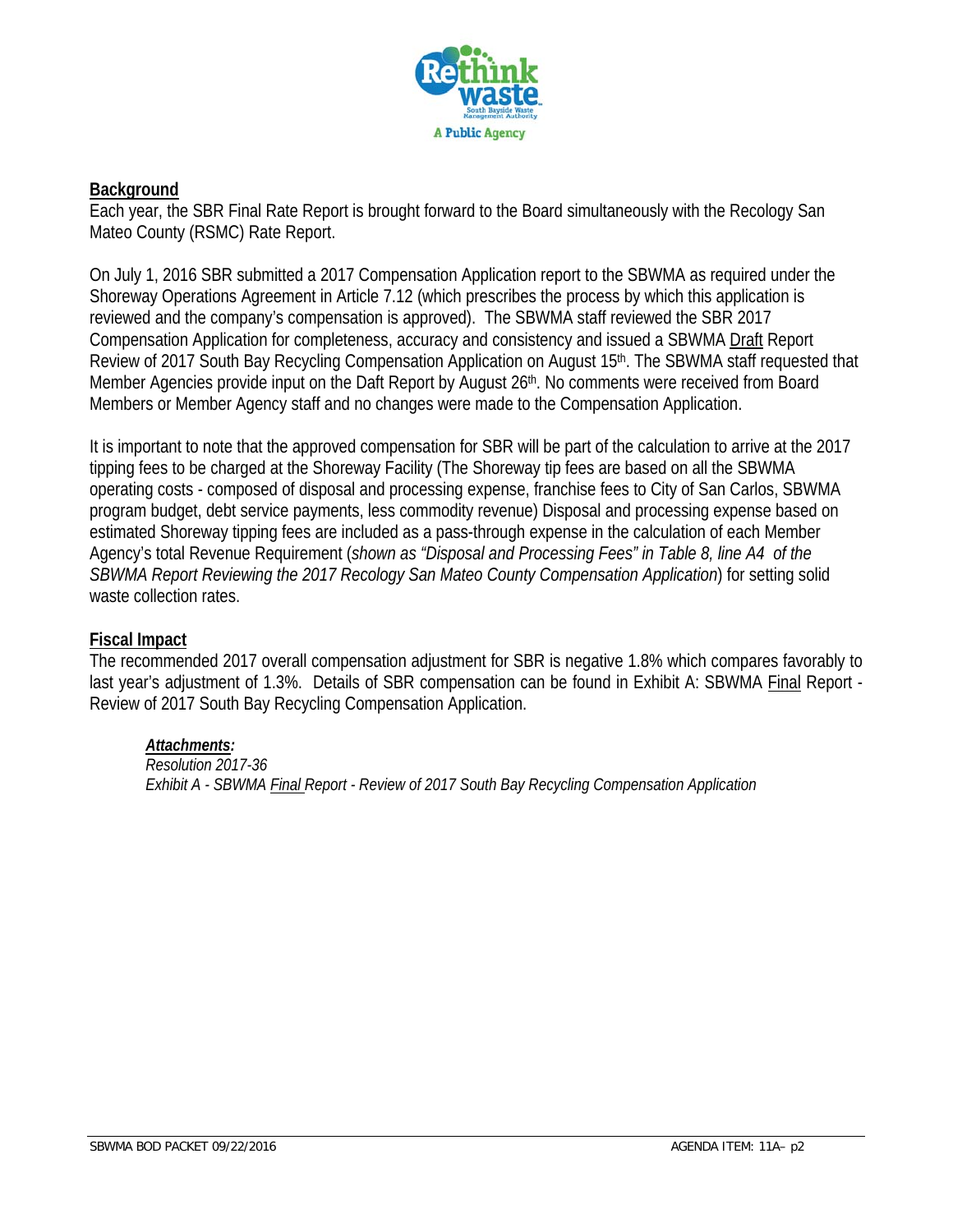

### **RESOLUTION NO. 2016-36 RESOLUTION OF THE SOUTH BAYSIDE WASTE MANAGEMENT AUTHORITY BOARD OF DIRECTORS APPROVING 2017 SOUTH BAY RECYCLING COMPENSATION APPLICATION**

**WHEREAS**, The South Bayside Waste Management Authority (SBWMA) prepared and issued to the SBWMA Board of Director's on August 15, 2016 the SBWMA Draft Report on Review of 2017 South Bay Recycling (SBR) Compensation Application (Report); and

**WHEREAS**, SBWMA staff requested Board Member and Member Agency review of a Draft Report concurrent with review of the Draft Report on 2017 RSMC Compensation Application and requested comments, questions and concerns to be submitted by August 26, 2016; and

**WHEREAS**, SBWMA revised the Draft Report based on any comments received from Board Members and Member Agencies and additional information provided by SBR and issued the Final Report (**Exhibit A**) to the Board of Directors; and

**WHEREAS**, the Final Report recommends adjustments to SBR's compensation from its 2016 base costs to 2017.

**NOW, THEREFORE BE IT RESOLVED** that the South Bayside Waste Management Authority hereby approves the SBWMA Final Report on Review of 2017 South Bay Recycling Compensation Application.

**PASSED AND ADOPTED** by the Board of Directors of the South Bayside Waste Management Authority, County of San Mateo, State of California on the 22<sup>th</sup> day of September, 2016, by the following vote:

| Agency             | Yes | No | Abstain | Absent | Agency                  | Yes | No | Abstain | Absent |
|--------------------|-----|----|---------|--------|-------------------------|-----|----|---------|--------|
| Atherton           |     |    |         |        | Menlo Park              |     |    |         |        |
| Belmont            |     |    |         |        | Redwood City            |     |    |         |        |
| Burlingame         |     |    |         |        | San Carlos              |     |    |         |        |
| East Palo Alto     |     |    |         |        | San Mateo               |     |    |         |        |
| <b>Foster City</b> |     |    |         |        | County of San Mateo     |     |    |         |        |
| Hillsborough       |     |    |         |        | West Bay Sanitary Dist. |     |    |         |        |

I HEREBY CERTIFY that the foregoing Resolution No. 2016-36 was duly and regularly adopted at a regular meeting of the South Bayside Waste Management Authority on September 22, 2016.

> \_\_\_\_\_\_\_\_\_\_\_\_\_\_\_\_\_\_\_\_\_\_\_\_\_\_\_\_\_\_\_\_\_\_\_\_ Bob Grassilli, Chairperson of SBWMA

ATTEST:

\_\_\_\_\_\_\_\_\_\_\_\_\_\_\_\_\_\_\_\_\_\_\_\_\_\_\_\_\_\_\_\_\_ Cyndi Urman, Board Secretary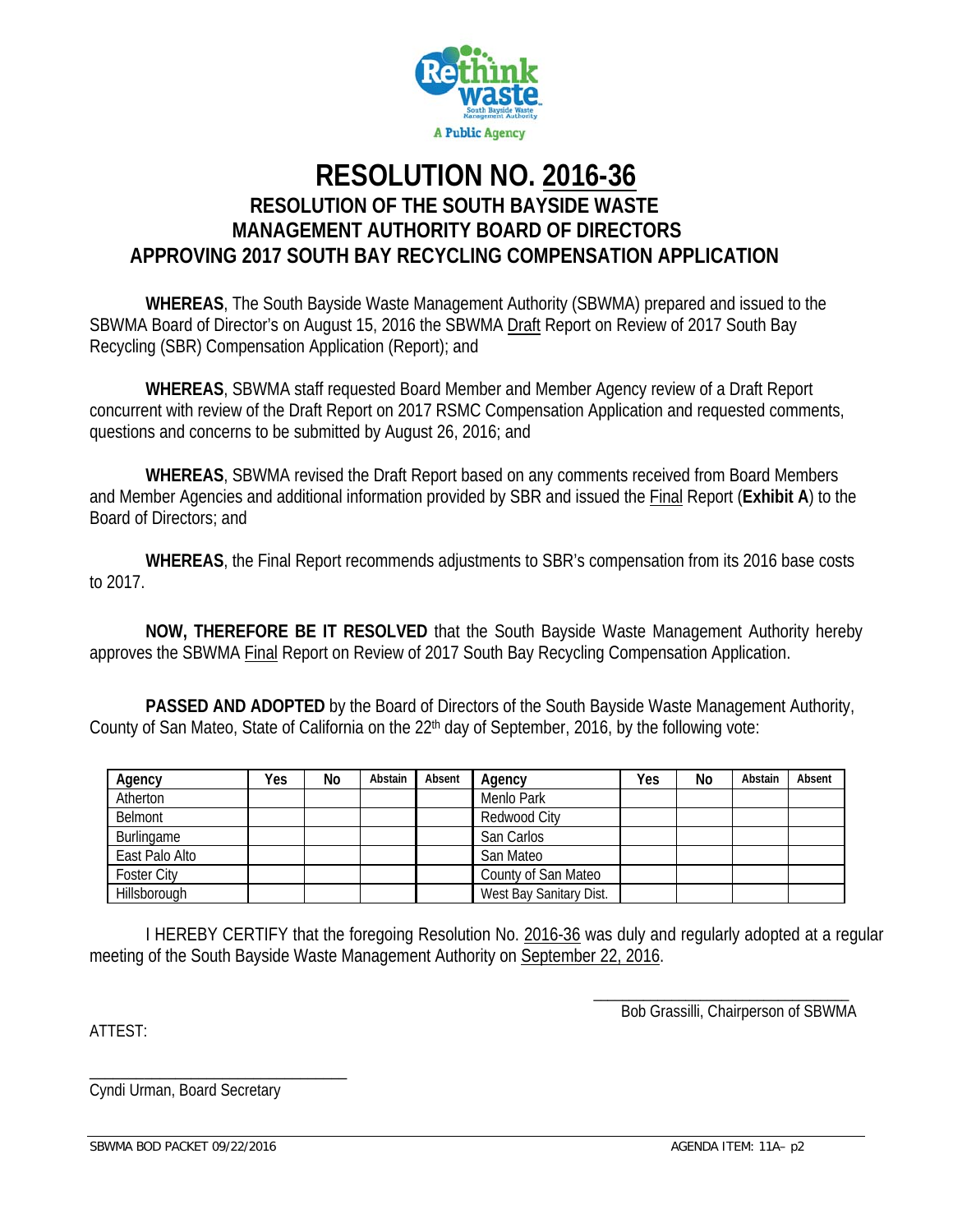

# SBWMA REPORT REVIEWING 2017 SOUTH BAY RECYCLING COMPENSATION APPLICATION

September 8, 2016

\_\_\_\_\_\_\_\_\_\_\_\_\_\_\_\_\_\_\_\_\_\_\_\_\_\_\_\_\_\_\_\_\_\_\_\_\_\_\_\_\_\_\_\_\_\_\_\_\_\_\_\_\_\_\_\_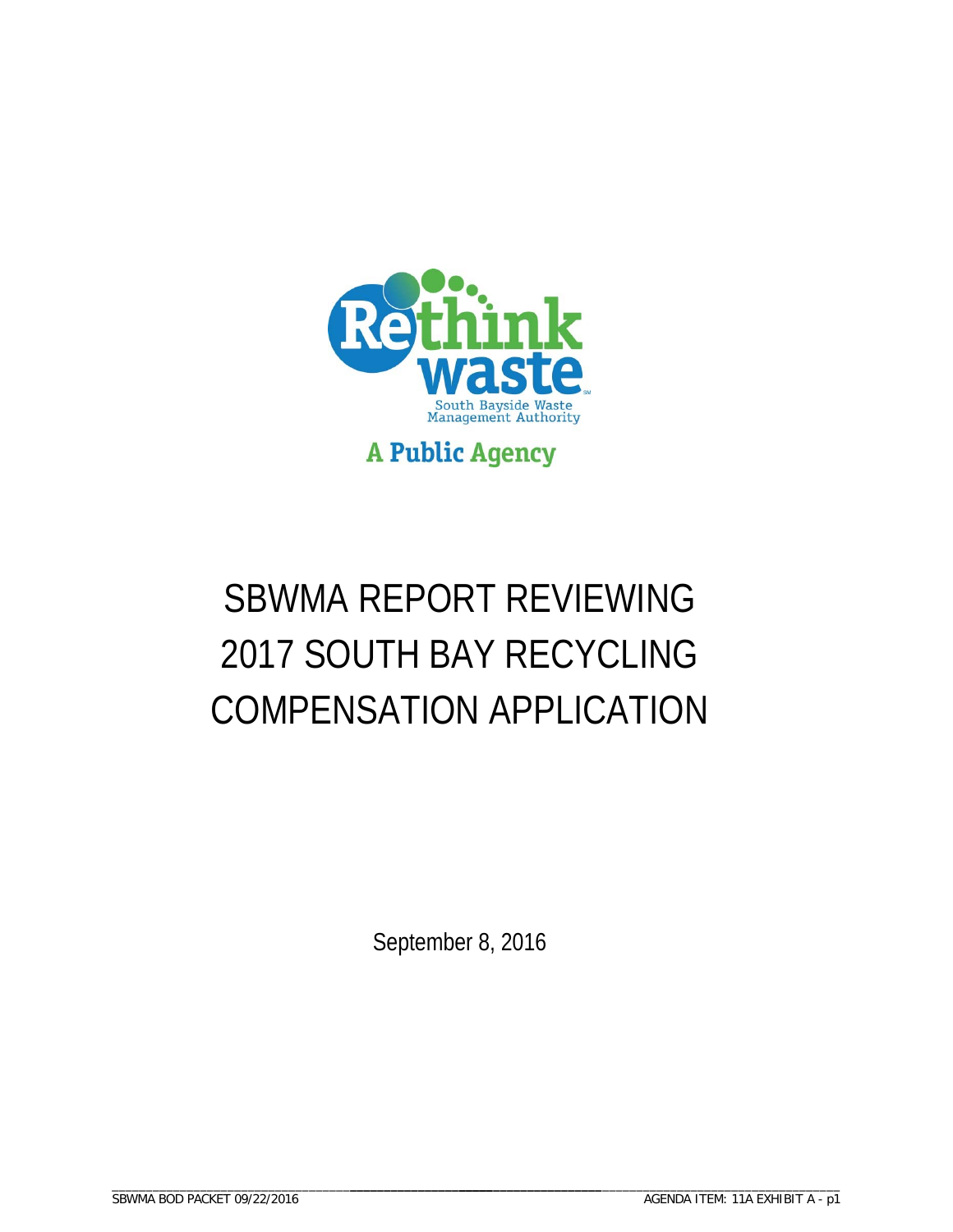# **TABLE OF CONTENTS**

#### **SUMMARY**

| <b>SECTION 1. SBR Compensation Adjustment and Rate Setting Process</b> |  |
|------------------------------------------------------------------------|--|
|                                                                        |  |
|                                                                        |  |
|                                                                        |  |
|                                                                        |  |
|                                                                        |  |
| <b>SECTION 2.</b> South Bay Recycling 2017 Compensation Application    |  |
|                                                                        |  |
|                                                                        |  |

#### **APPENDICES**

**Appendix A** – SBR Cost Adjustment Worksheets

SBWMA REVIEW OF SBR'S 2017 COMPENSATION ADJUSTMENT APPLICATION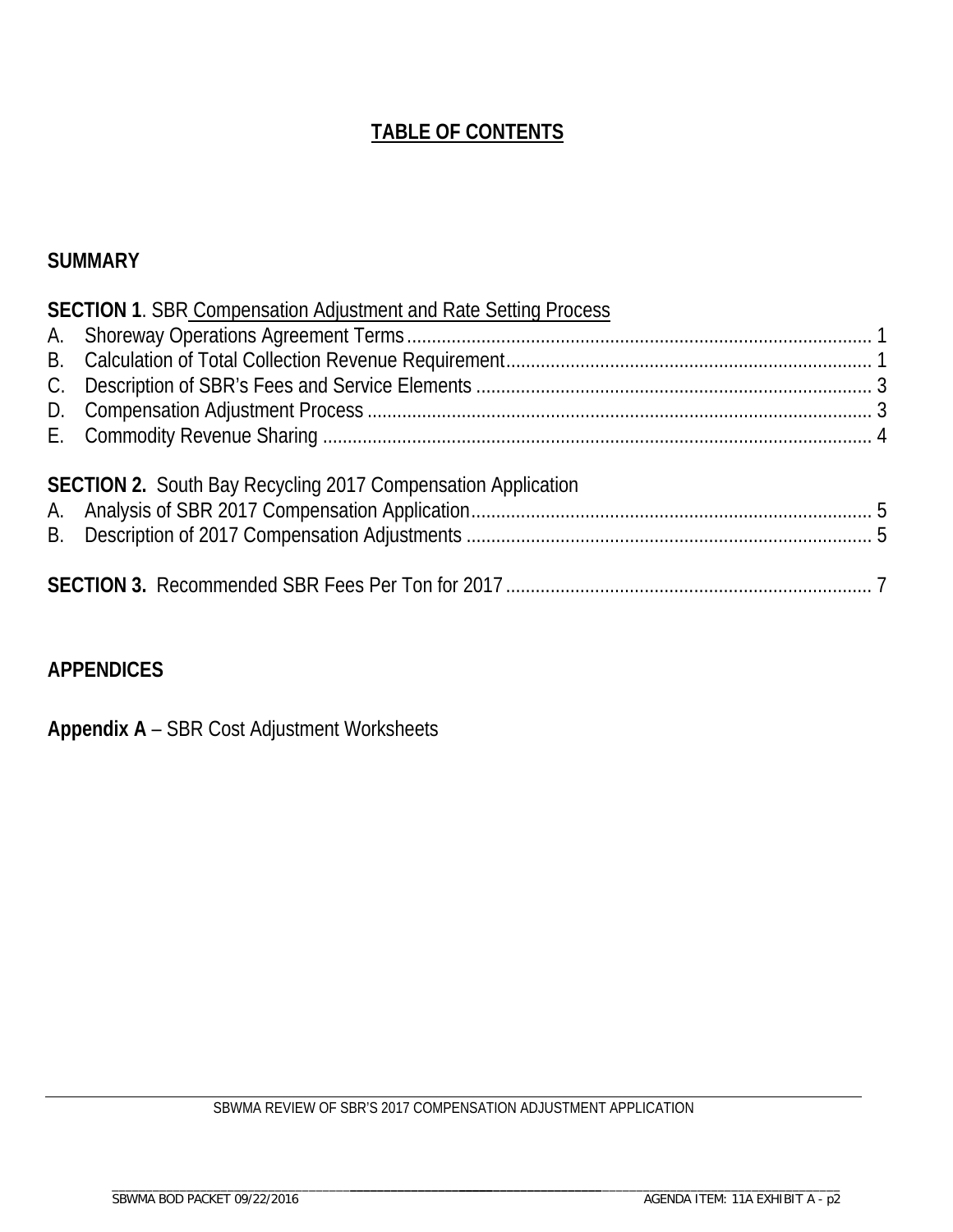#### **SUMMARY**

The 2017 Shoreway Tip Fees are the basis for setting the Shoreway Pass-Through expenses that become part of the Total Collection expense and Revenue Requirement for each Member Agency upon which it sets its solid waste rates for 2017. The compensation paid to South Bay Recycling (SBR) for operations of the Shoreway Facility are a component of the Shoreway Tip Fee. After review of SBR's Compensation Adjustment Application, the Total Compensation for SBR in 2017 is recommended to be \$17,705,969, which is \$327,940 (-1.8%) **lower** than in 2016.

#### **SECTION 1. SBR Compensation Adjustment and the Rate Setting Process**

#### **A. Shoreway Operations Agreement Terms**

South Bay Recycling, LLC (SBR) was selected as the facility operator on April 23, 2009, and a final Shoreway Operations Agreement ("Agreement") was approved by the Board on July 23, 2009. Article 7 and Attachments 13- A and B of the Agreement prescribe that the SBWMA is responsible for conducting the annual review and analysis of SBR's compensation application due by July 1st each year. The SBWMA is charged with performing a thorough review to ensure the application is complete and follows the prescribed compensation adjustment methodology in the Operations Agreement to arrive at the recommended 2017 fees per ton contained in this report. This rate application provides the basis for adjusting SBR's approved fees (SBR is paid monthly based on the approved fees per ton times the actual number of tons processed and transported at Shoreway).

#### **B. Calculation of Total Collection Revenue Requirement**

The approved 2017 compensation for SBR will be bundled with all other SBWMA operating budget expenses (e.g., disposal expense, franchise fees paid to the City of San Carlos, debt service, SBWMA program budget, etc.) to set the 2017 Shoreway Tip Fees. The 2017 Shoreway Tip Fees are the basis for setting the Shoreway Pass-Through expenses that become part of the Collection expense and the total Revenue Requirement for each Member Agency upon which solid waste rates for 2017 are set. (These costs are described in detail in Other Pass-Through Costs" in the 2017 Recology Draft Rate Report and are the result of the Shoreway tipping fees charged on the solid waste and organics tons delivered to Shoreway throughout the year). The Flow Diagram of SBWMA Budget and Collection Rate Setting Process on the following page shows how the SBR-Shoreway Operations Expense (*tan color*) serves as the starting point for computing the Total Waste System Revenue Requirement that forms the basis for the Member Agency Rate Setting process.

#### SBWMA REVIEW OF SBR'S 2017 COMPENSATION ADJUSTMENT APPLICATION Page 1

\_\_\_\_\_\_\_\_\_\_\_\_\_\_\_\_\_\_\_\_\_\_\_\_\_\_\_\_\_\_\_\_\_\_\_\_\_ \_\_\_\_\_\_\_\_\_\_\_\_\_\_\_\_\_\_\_\_\_\_\_\_\_\_\_\_\_\_\_\_\_\_\_\_\_\_\_\_\_\_\_\_\_\_\_\_\_\_\_\_\_\_\_\_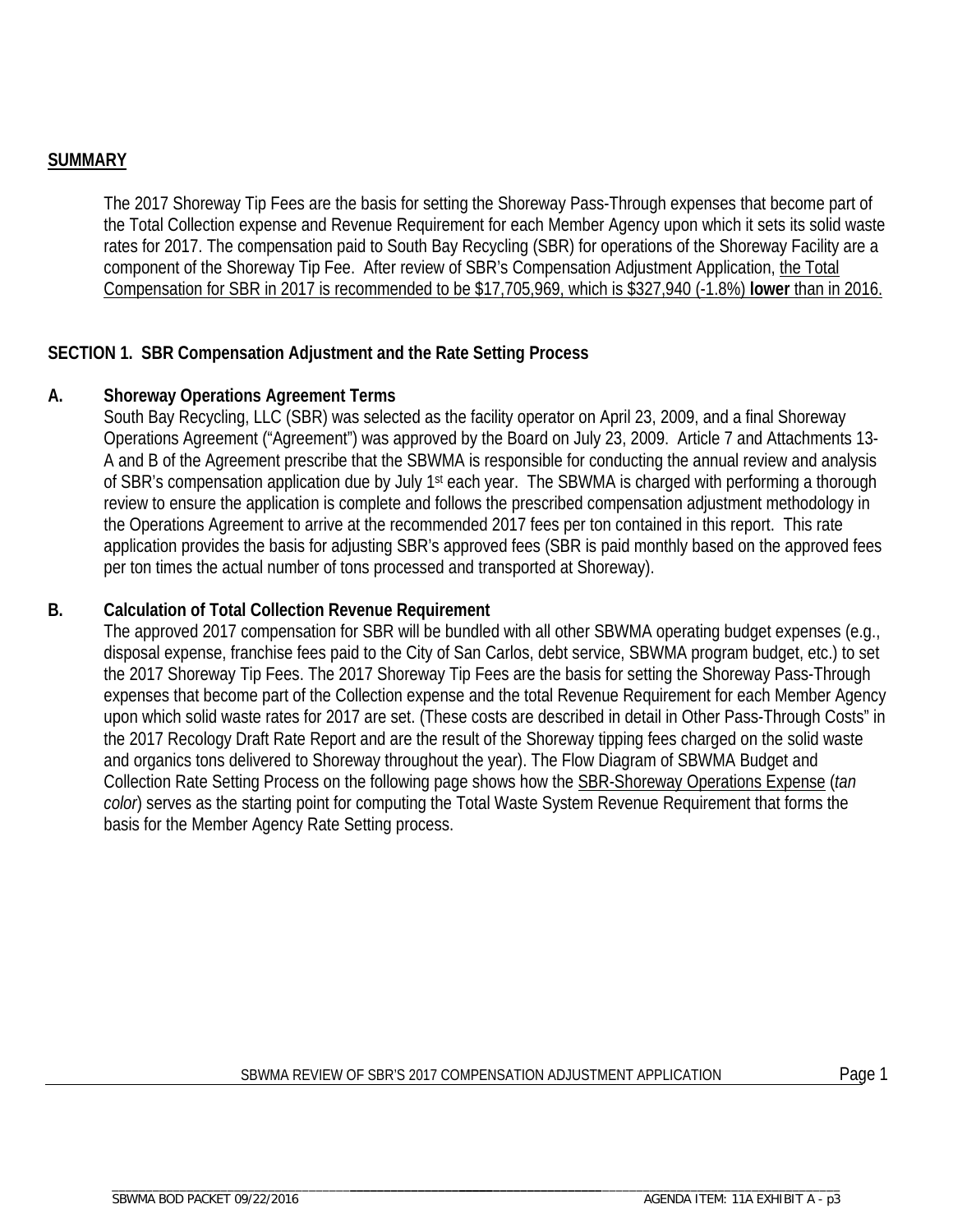

#### SBWMA REVIEW OF SBR'S 2017 COMPENSATION ADJUSTMENT APPLICATION Page 2

\_\_\_\_\_\_\_\_\_\_\_\_\_\_\_\_\_\_\_\_\_\_\_\_\_\_\_\_\_\_\_\_\_\_\_\_\_ \_\_\_\_\_\_\_\_\_\_\_\_\_\_\_\_\_\_\_\_\_\_\_\_\_\_\_\_\_\_\_\_\_\_\_\_\_\_\_\_\_\_\_\_\_\_\_\_\_\_\_\_\_\_\_\_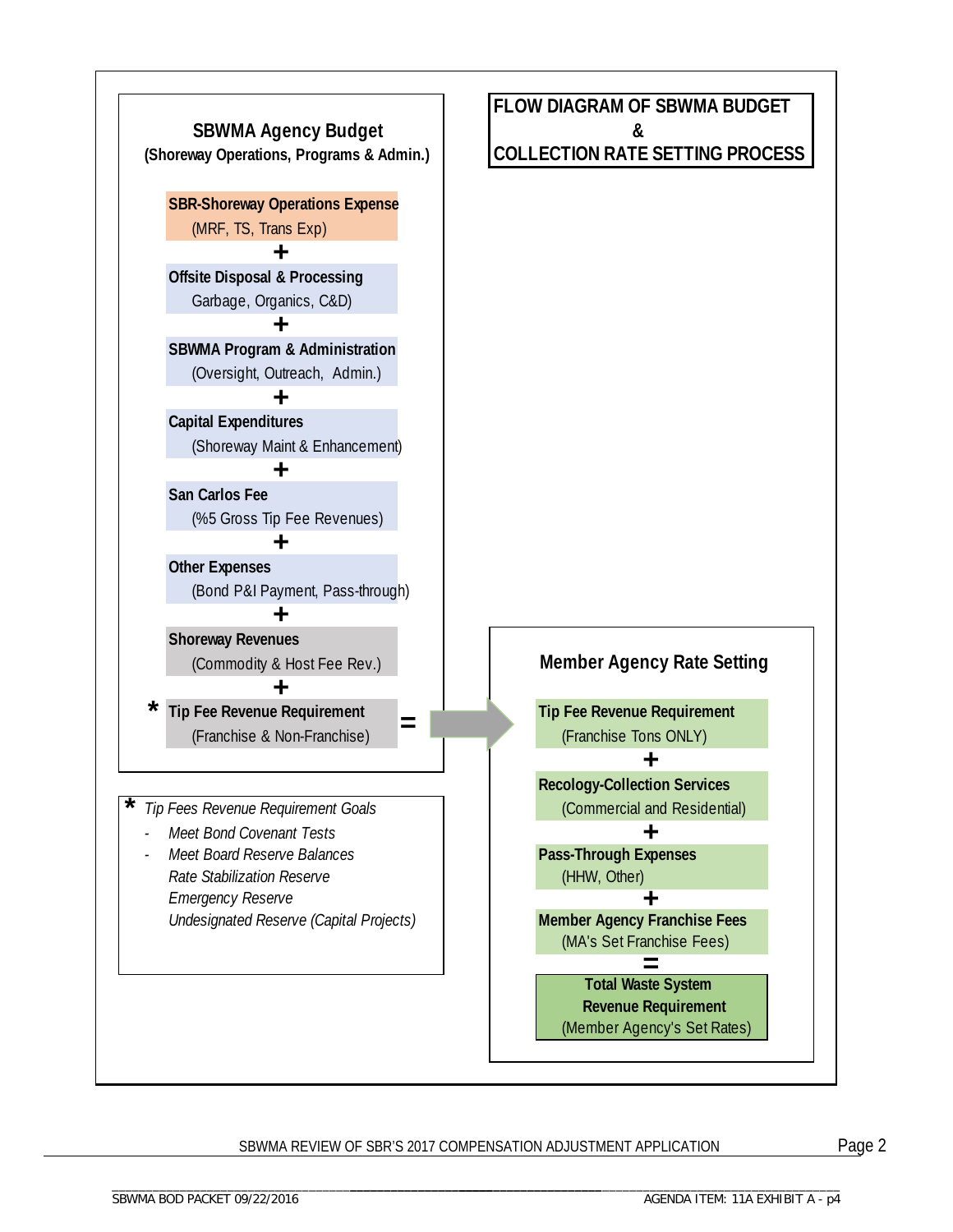#### **C. Description of SBR Fees and Service Elements**

The process for adjusting SBR's compensation are detailed in the Operations Agreement in Article 7.03 and Attachment 13-A of the Agreement,

SBR's compensation includes three core services elements that are paid on a per-ton basis:

Transfer Station Processing Recyclable Materials Processing Transportation to Disposal and Processing Sites

The fees for the above service elements are each comprised of distinct cost components:

- A. Labor Costs
- B. Fuel and Power Costs
- C. Depreciation Cost
- D. Other Operating and Maintenance Costs

The above cost components have the following subcomponents:

- A. Labor Costs
	- Wages for CBA labor (*index*)
	- Benefits for CBA labor (*index*)
	- Workers' compensation insurance (CBA labor) (*index*)
	- Payroll taxes (CBA labor) (*non-index*)
	- Outside contracted workers from third-party sources (VRS) (*index*)
- B. Fuel and Power Costs
	- Electricity (*based on actuals/non-index*)
	- Fuel (*index*)
- C. Depreciation Cost (*no adjustment*)
- D. Other Operating and Maintenance Costs (*index*)
	- Wages and benefits for non-CBA employees
	- Wages and benefits for CBA clerical
	- Repair and maintenance expenses
	- Equipment rental expenses
	- Other vehicle-related expenses (e.g. licensing, taxes)
	- Insurance, safety and claims
	- Other general & administrative expense

#### **D. Compensation Adjustment Process**

A major goal for the Shoreway Operations Contractor selection process concluded in 2010 to make the contractor's compensation adjustment process more predictable and transparent. This cost adjustment methodology is the basis for SBR's Rate Application submittal and the SBWMA staff's subsequent review to ensure accuracy and consistency with the requirements of the Operations Agreement. The compensation adjustment process uses the approved 2016 fees paid to SBR as the basis for adjustment to the new 2017 fees. As detailed in the Agreement, the adjustment process for the 2016 Fees structure is illustrated in following chart. (Article 7.05 and Attachment 13- A of the Operations Agreement prescribes a detailed cost adjustment methodology that ties most of the cost adjustments to standard indexes (i.e., CPI).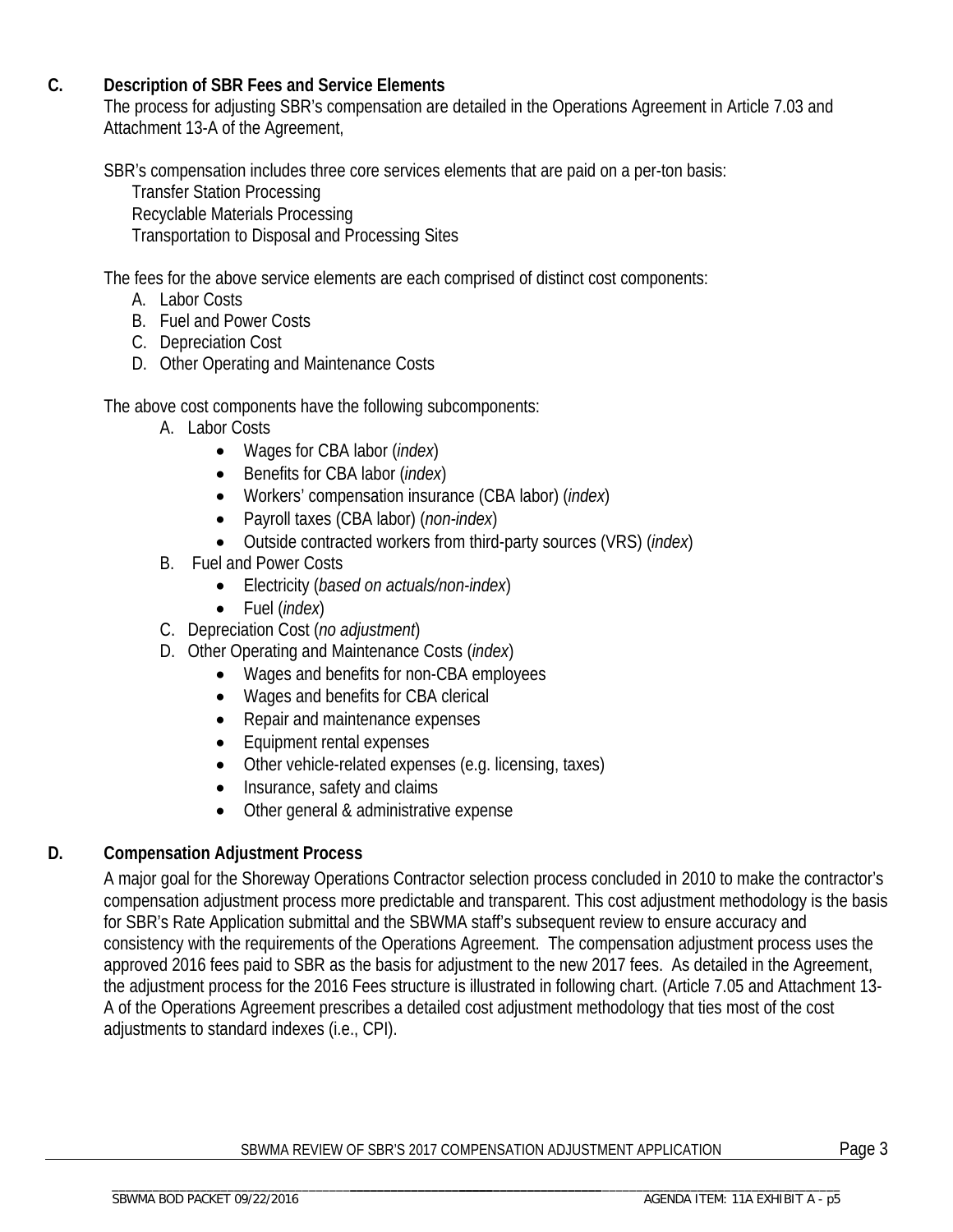| <b>SBWMA - CONTRACTOR COST ADJUSTMENT PROCESS</b>                         |   |                                                                                     |     |                                                  |  |  |  |  |
|---------------------------------------------------------------------------|---|-------------------------------------------------------------------------------------|-----|--------------------------------------------------|--|--|--|--|
| <b>BASE COST - 2016</b>                                                   |   | <b>ADJUSTMENT</b>                                                                   |     | <b>2017 CONTRACTORS</b><br><b>COMPENSATION</b>   |  |  |  |  |
| CBA: TS/MRF,<br>Mechanics, Drivers, &<br>Clerical<br>(wages and benefits) |   | <b>Index</b>                                                                        | $=$ | Base plus Adjustment                             |  |  |  |  |
| <b>Other Cost</b>                                                         |   | Index                                                                               | $=$ | Base plus Adjustment                             |  |  |  |  |
| Power                                                                     |   | Blend of actual PG&E<br>rate & ISH Solar rate                                       | $=$ | Base plus Adjustment                             |  |  |  |  |
| Depreciation                                                              |   | No Change                                                                           |     | Last Year's Depreciation                         |  |  |  |  |
| <b>Profit</b>                                                             |   | Based on operating ratio<br>in Proposal                                             | $=$ | Base plus Adjustment                             |  |  |  |  |
| <b>Pass-Through Cost</b>                                                  |   |                                                                                     |     |                                                  |  |  |  |  |
| Interest                                                                  |   | Interest is fixed on<br>sliding scale based on<br>final capital cost                |     | Annual Interest Expense<br>per Interest Schedule |  |  |  |  |
| Other                                                                     |   | Actual cost reimbursed<br>(i.e., Buyback<br>payments, new<br>regulatory fees, etc.) |     | <b>Actual Cost</b>                               |  |  |  |  |
| <b>Total Base Conpensation</b>                                            | ÷ | <b>Total of Above</b>                                                               | $=$ | <b>Total of Above</b>                            |  |  |  |  |

#### **E. Commodity Revenue Sharing**

A portion of SBR's compensation comes from the sale of commodities through the "Commodity Revenue Share" program where the commodity revenues from the recyclable materials processed at the Shoreway MRF are split between SBWMA and SBR: in the Commodity Revenue Share program, SBR receives a minority share of the MRF commodity revenues as an incentive to maintain high recovery and obtain the best commodity sales prices. In year 2016, the Commodity Revenue Share to SBR was 28% and while the SBWMA retained 72% of the commodity sales revenue above the Revenue Guarantee. As a result of SBR's continued good performance in maintaining low MRF residue (the MRF residue rate remained at 7%), SBR is again eligible for a 28% share of commodity sales revenue (see Article 7.07 of the Agreement - Residue-Reduction Incentive Program).

#### SBWMA REVIEW OF SBR'S 2017 COMPENSATION ADJUSTMENT APPLICATION Page 4

\_\_\_\_\_\_\_\_\_\_\_\_\_\_\_\_\_\_\_\_\_\_\_\_\_\_\_\_\_\_\_\_\_\_\_\_\_ \_\_\_\_\_\_\_\_\_\_\_\_\_\_\_\_\_\_\_\_\_\_\_\_\_\_\_\_\_\_\_\_\_\_\_\_\_\_\_\_\_\_\_\_\_\_\_\_\_\_\_\_\_\_\_\_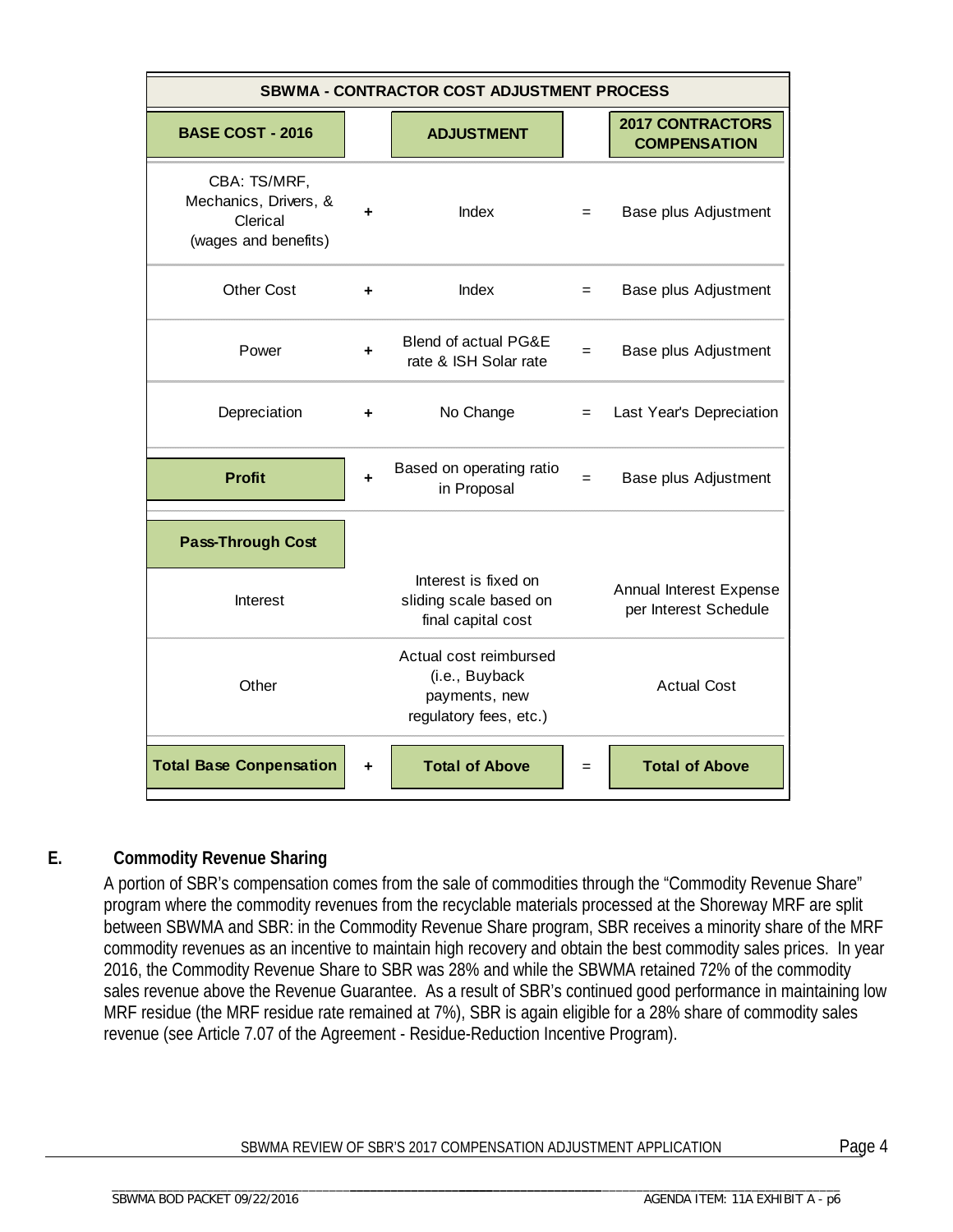*Note: the actual value of the revenue share is not shown in this report, since it is based on the actual tonnage and commodity revenue for the full-year of 2016. Hence, an estimate is used in the SBWMA Annual Budget and calendar year projections. As a point of reference, the commodity sales revenue share paid to SBR in year 2016 was \$825,285.* 

#### **SECTION 2. SBR 2017 Compensation Application**

#### **A. Analysis of SBR 2017 Compensation Application**

SBWMA staff conducted the review of the Compensation Application submitted by SBR and worked closely with the company to ensure that questions and concerns were answered. Their application was modified as necessary to address any changes. Staff has verified that the SBR Compensation Application is complete and meets the requirements of the Operations Agreement. As shown in **Table 1**. below, the Total Compensation for SBR in 2017 is recommended to be \$17,705,969, which is \$327,940 (-1.8%) **lower** than in 2016.

| Table 1                                         |     |                   |    |                   |          |    |                   |    |             |
|-------------------------------------------------|-----|-------------------|----|-------------------|----------|----|-------------------|----|-------------|
| 2016 Payment/Ton vs. 2017 Payment/Ton           |     |                   |    |                   |          |    |                   |    |             |
| <b>South Bay Recycling</b>                      |     | 2016              |    | <b>Adjustment</b> |          |    | 2017              |    |             |
| <b>Operating Cost</b>                           |     | <b>Total Cost</b> |    | Payment/Ton       | %        |    | <b>Total Cost</b> |    | Payment/Ton |
| <b>Transfer Station</b>                         | \$  | 4,591,437         | \$ | 12.84             | 0.7%     | \$ | 4,621,962         | \$ | 12.92       |
| Recyclable Materials Processing, net of Residue | \$  | 5,903,808         | S  | 84.49             | 1.1%     | \$ | 5,971,246         | \$ | 85.39       |
| Transport (cost/ton-mile)                       | \$  | 6,548,766         | S  | 1.08              | $-6.0%$  | \$ | 6,156,049         | \$ | 1.02        |
| Transport (cost/ton)                            |     |                   | S  | 18.31             | $-6.0%$  |    |                   | \$ | 17.21       |
| <b>Total Operating Cost</b>                     | \$  | 17,044,011        |    |                   | $-1.7%$  | \$ | 16,749,257        |    |             |
| <b>Contractor Pass-Through Costs</b>            |     |                   |    |                   |          |    |                   |    |             |
| Total Interest S                                |     | 164,898           |    |                   | $-20.1%$ | \$ | 131,712           |    |             |
| Construction Management   \$                    |     |                   |    |                   |          | \$ |                   |    |             |
| Interim Operations   \$                         |     |                   |    |                   |          | \$ |                   |    |             |
| Buyback Payments Estimate \$                    |     | 825,000           |    |                   | 0.0%     | \$ | 825,000           |    |             |
|                                                 |     |                   |    |                   |          |    |                   |    |             |
| <b>Total Contractor Pass-Through Cost</b>       | \$  | 989,898           |    |                   | $-3.4%$  | \$ | 956,712           |    |             |
| <b>Total Compensation</b>                       | \$. | 18,033,909        |    |                   | $-1.8%$  | \$ | 17,705,969        |    |             |

*Note: Buyback payments have been changed to reflect currect payment amount - 2016 total therefore will not tie to last year's Rate Report.*

*Note: Total Operating Cost shown in the table are estimated since costs are based on actual tons delivered to Shoreway throughout the year.*

#### **B. Description of 2017 Compensation Adjustments**

Costs in the SBR Compensation Application are adjusted primarily based on changes in indexes. Cost categories are adjusted based on the following criteria:

- Labor Cost (CBA for Operators, Mechanics, Drivers, and Clerical) adjusted by CPI index
- Power Cost adjusted based on the actual change in power rates
- Fuel Cost adjusted by a fuel index
- Other Operating Costs various indices such as CPI
- Depreciation Cost not adjusted

\_\_\_\_\_\_\_\_\_\_\_\_\_\_\_\_\_\_\_\_\_\_\_\_\_\_\_\_\_\_\_\_\_\_\_\_\_\_\_\_\_\_\_\_\_\_\_\_\_\_\_\_\_\_\_\_

**-** Interest Expense - based on fixed schedule

#### Labor Cost Adjustment

CBA wage and benefits are adjusted based on changes to the CPI index. The Labor Cost component represents the largest cost component in SBR's compensation. **Table 2.** shows the individual index changes to Labor for 2017.

SBWMA REVIEW OF SBR'S 2017 COMPENSATION ADJUSTMENT APPLICATION Page 5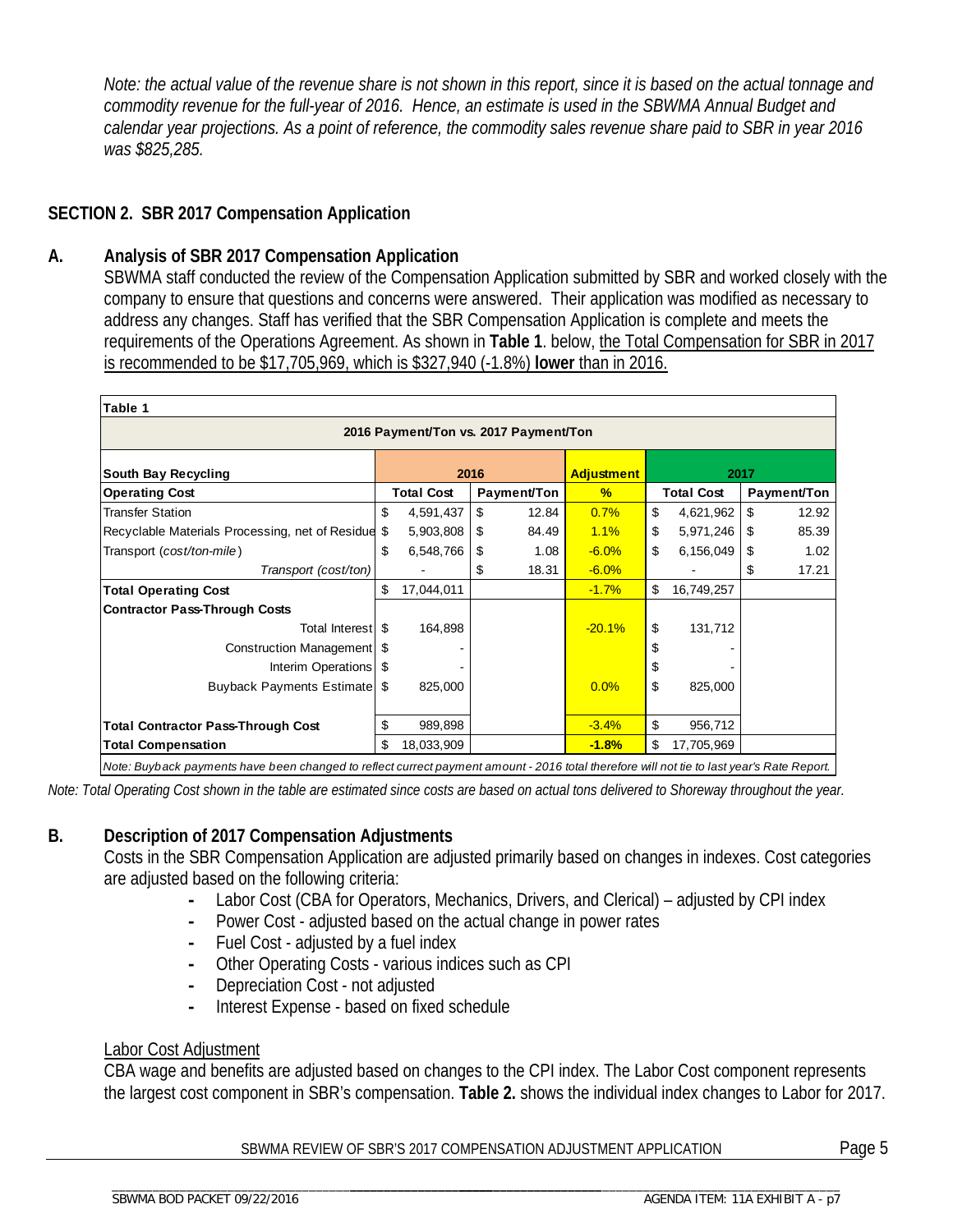#### Pass-Through Costs

Pass-through costs are not subject to profit but are reimbursed to SBR at actual cost. The pass-through costs in the Facility Operations Agreement (Article 7.09) are as follows:

- Payments to buyback customers for purchase of recyclables are a pass-through expense. (Actual buyback payments to public customers will be reimbursed monthly in arrears).
- Changes to regulatory fees quality as pass-through costs.
- Interest expense on allowed capital (paid to SBR monthly at one-twelfth of the annual interest expense denoted in Attachment 13A, Interest Cost Form 3-M which schedules-out interest expense for the ten-year life of the contract on a sliding scale). The annual interest expense for 2017 is \$131,712, a 20% reduction from 2016.

The results of the index-based cost adjustments for the 2017 rates are summarized in **Table 2.** and summary of the cost adjustments for 2017 by all cost categories is presented in **Table 3**.

| Table 2                                       |                                                                                                                              |           |           |          |          |  |  |  |  |
|-----------------------------------------------|------------------------------------------------------------------------------------------------------------------------------|-----------|-----------|----------|----------|--|--|--|--|
| <b>Cost Adjustment for Index Changes</b>      |                                                                                                                              |           |           |          |          |  |  |  |  |
|                                               | <b>COST CATEGORY</b>                                                                                                         |           |           |          |          |  |  |  |  |
| <b>LABOR COSTS: CBAs Wages &amp; Benefits</b> |                                                                                                                              |           |           |          |          |  |  |  |  |
|                                               | Index: U.S. Department of Labor, Bureau of Labor Statistics, Private Industry Employment                                     |           |           |          |          |  |  |  |  |
| 1                                             | Cost Index for Service-Producing Industries (seasonally adjusted, total compensation,<br>series no. (cis201s000000000i)      |           |           |          |          |  |  |  |  |
|                                               |                                                                                                                              | 2016      | 2015      | 2014     | 2013     |  |  |  |  |
|                                               | Avg. Index - April                                                                                                           | 124.78    | 122.63    | 119.78   | 117.55   |  |  |  |  |
|                                               | % Change                                                                                                                     | 1.75%     | 2.38%     | 1.89%    | 1.93%    |  |  |  |  |
|                                               |                                                                                                                              |           |           |          |          |  |  |  |  |
| (VRS)                                         | Cost Index for Total All workers (not seasonally adjusted, total benefits, series no.                                        |           |           |          |          |  |  |  |  |
| $\overline{2}$                                | CIU2030000000000A).                                                                                                          |           |           |          |          |  |  |  |  |
|                                               |                                                                                                                              | 2016      | 2015      | 2014     | 2013     |  |  |  |  |
|                                               | Avg. Index - April                                                                                                           | 125.08    | 123.45    | 120.50   | 118.07   |  |  |  |  |
|                                               | % Change                                                                                                                     | 1.32%     | 2.45%     | 2.06%    | 1.87%    |  |  |  |  |
|                                               |                                                                                                                              |           |           |          |          |  |  |  |  |
|                                               | OTHER OPERATING AND MAINTENANCE COSTS                                                                                        |           |           |          |          |  |  |  |  |
| $\overline{3}$                                | Urban Consumers, U.S. city average (not seasonally adjusted, all items, base period: 1982-                                   |           |           |          |          |  |  |  |  |
|                                               | 84=100, series no. cuur0000sa).                                                                                              | 2016      | 2015      | 2014     | 2013     |  |  |  |  |
|                                               | Index (Annual)                                                                                                               | 237.87    | 236.66    | 234.15   | 230.76   |  |  |  |  |
|                                               | % Change                                                                                                                     | 0.51%     | 1.07%     | 1.47%    | 1.69%    |  |  |  |  |
|                                               |                                                                                                                              |           |           |          |          |  |  |  |  |
|                                               | <b>FUEL COSTS: Fuel</b>                                                                                                      |           |           |          |          |  |  |  |  |
| 4                                             | Commodity Index for #2 diesel fuel (not seasonally adjusted, fuels and related products and<br>power, series no. wpu057303). |           |           |          |          |  |  |  |  |
|                                               |                                                                                                                              | 2016      | 2015      | 2014     | 2013     |  |  |  |  |
|                                               | Index                                                                                                                        | 158.41    | 256.49    | 314.87   | 323.28   |  |  |  |  |
|                                               | % Change                                                                                                                     | $-38.24%$ | $-18.54%$ | $-2.60%$ | $-0.78%$ |  |  |  |  |
|                                               |                                                                                                                              |           |           |          |          |  |  |  |  |
|                                               | DEPRECIATION - there is no adjustment to depreciation expense in 2017.                                                       |           |           |          |          |  |  |  |  |
|                                               |                                                                                                                              |           |           |          |          |  |  |  |  |

SBWMA REVIEW OF SBR'S 2017 COMPENSATION ADJUSTMENT APPLICATION **Page 6** 

\_\_\_\_\_\_\_\_\_\_\_\_\_\_\_\_\_\_\_\_\_\_\_\_\_\_\_\_\_\_\_\_\_\_\_\_\_ \_\_\_\_\_\_\_\_\_\_\_\_\_\_\_\_\_\_\_\_\_\_\_\_\_\_\_\_\_\_\_\_\_\_\_\_\_\_\_\_\_\_\_\_\_\_\_\_\_\_\_\_\_\_\_\_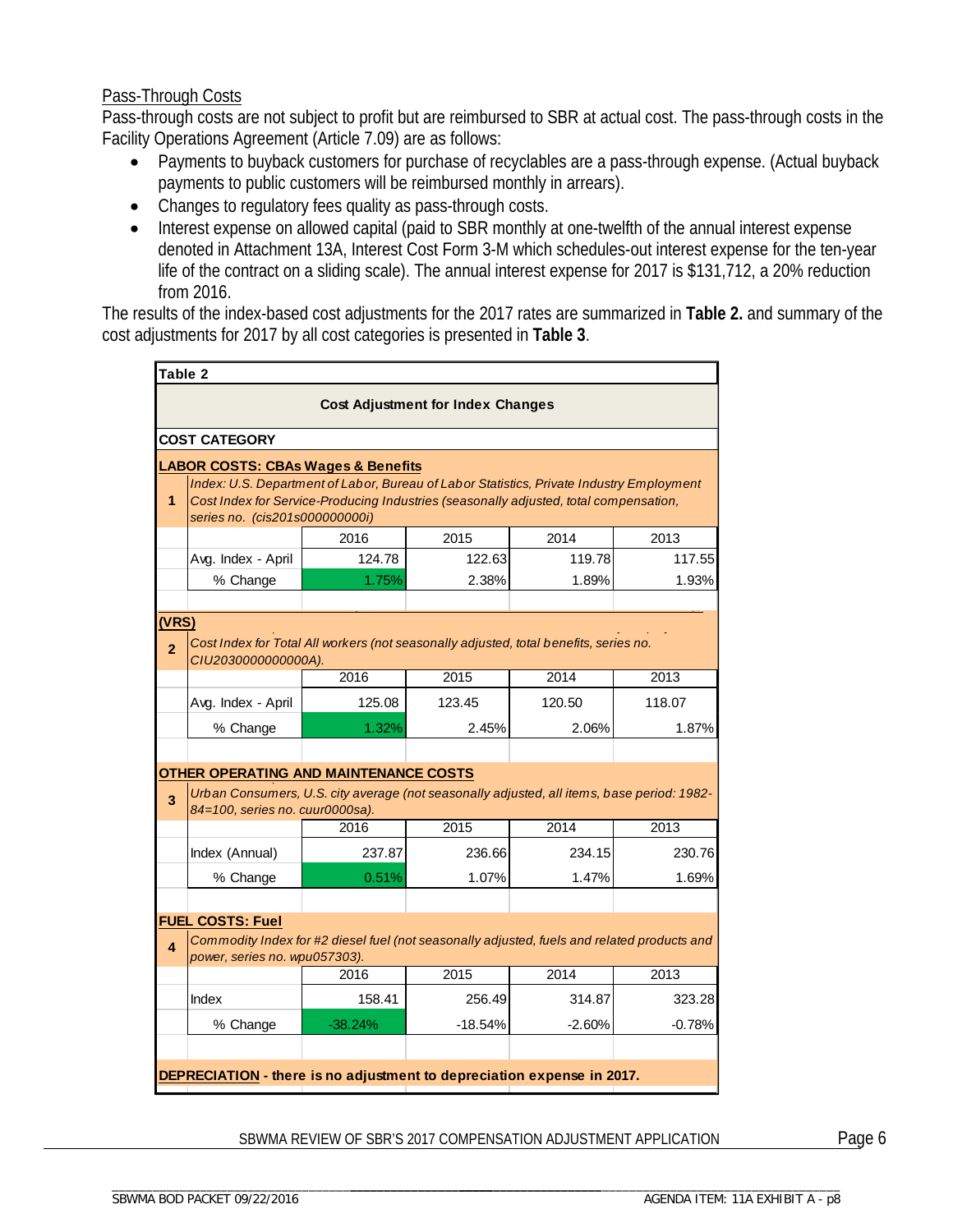| Table 3                            |                   |                                    |                                                                                                                                                                              |  |  |  |  |  |  |
|------------------------------------|-------------------|------------------------------------|------------------------------------------------------------------------------------------------------------------------------------------------------------------------------|--|--|--|--|--|--|
| <b>Results of Cost Adjustments</b> |                   |                                    |                                                                                                                                                                              |  |  |  |  |  |  |
| <b>Cost Component</b>              | <b>Adjustment</b> | <b>Basis</b><br><b>Description</b> |                                                                                                                                                                              |  |  |  |  |  |  |
| Labor - (all CBAs)                 |                   |                                    |                                                                                                                                                                              |  |  |  |  |  |  |
| Wages                              | 1.75%             | Index                              | CBA wages compensation adjustment based on<br>index change.                                                                                                                  |  |  |  |  |  |  |
| <b>Benefits</b>                    | 1.75%             | Index                              | CBA benefits compensation adjustment based on<br>index change.                                                                                                               |  |  |  |  |  |  |
| Worker's Comp<br>Insurance         | 1.32%             | Index                              | Workers compensation adjustment based on index<br>change.                                                                                                                    |  |  |  |  |  |  |
| Payroll Tax                        | 1.75%             | Wages & tax<br>rate change         | The payroll tax rate changes with any changes in<br>federal or state payroll tax rates.                                                                                      |  |  |  |  |  |  |
| <b>VRS Labor non-CBA</b>           | 1.32%             | Index                              | Non-CBA (VRS) compensation adjustment based on<br>index change.                                                                                                              |  |  |  |  |  |  |
| <b>Power</b>                       | 5.37%             | PG&E & Solar<br>Rates              | Power is adjusted by the blend of actual PG&E<br>electricity rates and the Solar Power rate.                                                                                 |  |  |  |  |  |  |
| Fuel                               | $-38.2%$          | Index                              | Fuel expense is adjusted by the actual change in the<br>fuel index.                                                                                                          |  |  |  |  |  |  |
| Depreciation                       | 0.0%              | n/a                                | There is no adjustment to depreciation.                                                                                                                                      |  |  |  |  |  |  |
| <b>Other O&amp;M</b>               | 0.51%             | Index                              | Other O&M expense includes non-CBA personnel,<br>maintenance parts, insurance, general office<br>expense, safetly, etc. Other O&M expense is<br>adjusted by 80% of an index. |  |  |  |  |  |  |
|                                    |                   |                                    | The cost components are adjusted from prior year . For all four CBA contracts and non-CBA costs, various                                                                     |  |  |  |  |  |  |
| indexes are used to adiust cost.   |                   |                                    |                                                                                                                                                                              |  |  |  |  |  |  |

#### **SECTION 3. SBR per ton Fee Adjustment for 2017**

After review of the SBR Compensation Adjustment Application, staff recommends the following Fees be paid to SBR on a per-ton basis for 2017:

- o Transfer Station Processing Fee. The 2017 Transfer Station fee is \$12.92 per Ton.
- o MRF Processing Fee. The 2017 MRF Processing fee is \$85.39 per ton (note the Contractor pays for MRF residue transportation and disposal which is deducted from MRF Processing Fee resulting in an *Estimated Net MRF Processing Fee*).
- o Transportation Fee. There are multiple transportation fees for each material type (i.e., solid waste, inerts, construction and demolition, and organics) and for each destination. The average 2017 Transportation Fee is \$1.02 per ton mile which is 6% lower than prior year (the transportation rate detail for each material type and destination are presented in the **Appendix A** – SBR Compensation Adjustment Application Worksheets).

#### SBWMA REVIEW OF SBR'S 2017 COMPENSATION ADJUSTMENT APPLICATION Page 7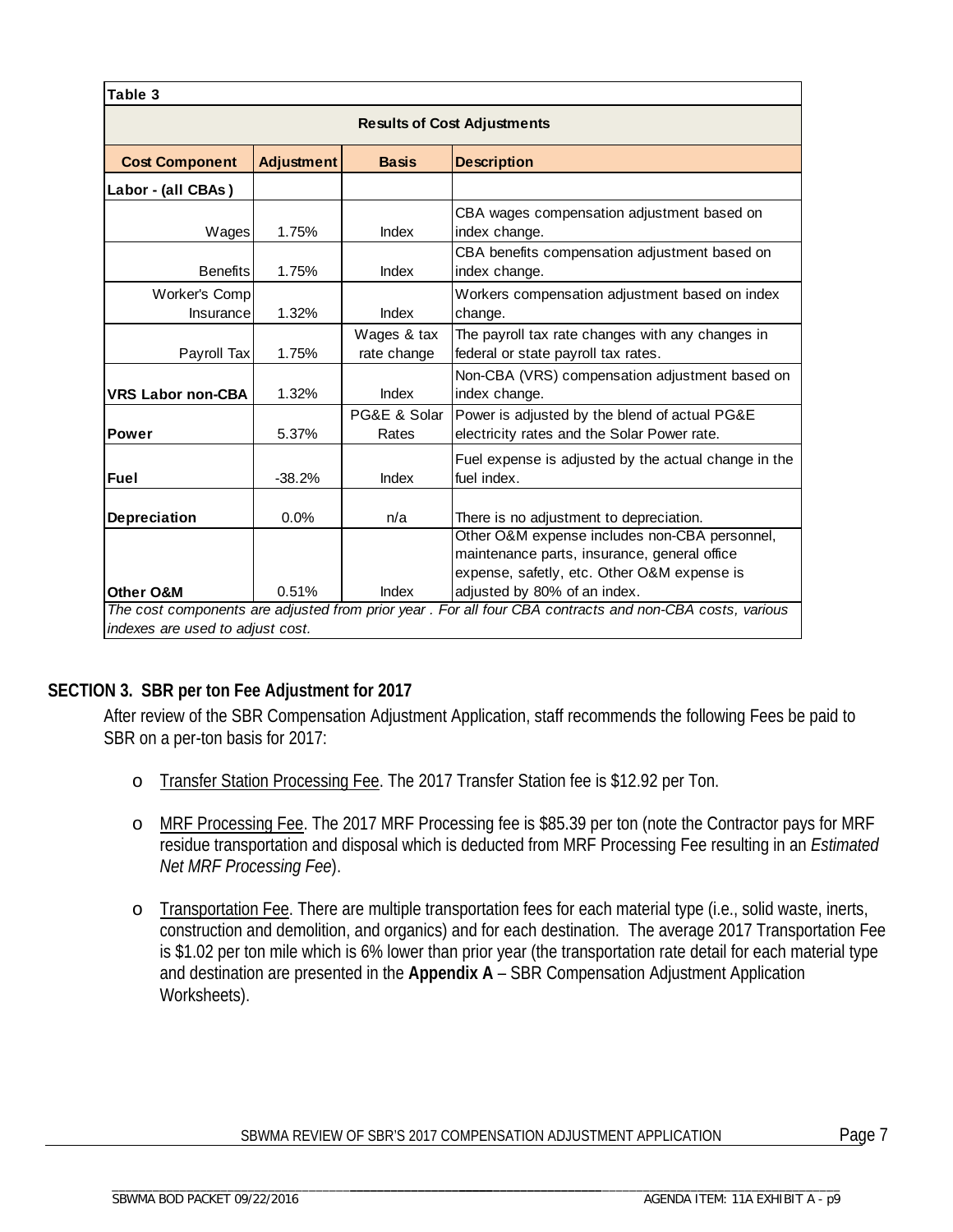**Table 4.** below provides the fee paid to SBR in 2016, the adjustment for 2017 and the Fee to be paid to SBR in 2017. The total adjustment to SBR's compensation from year 2016 to year 2017 is negative 1.8%

| Table 4                                                 |         |       |                   |    |         |  |  |  |
|---------------------------------------------------------|---------|-------|-------------------|----|---------|--|--|--|
| <b>SBR</b> - 2017 Fee Adjustments to Basic Compensation |         |       |                   |    |         |  |  |  |
|                                                         |         | 2016  | <b>Adjustment</b> |    | 2017    |  |  |  |
| <b>Cost Components</b>                                  | Fee/Ton |       | $\frac{1}{2}$     |    | Fee/Ton |  |  |  |
| <b>Transfer Station</b>                                 | \$      | 12.84 | 0.7%              | \$ | 12.92   |  |  |  |
| Recyclable Materials Processing, gross                  | \$      | 84.49 | 1.1%              | \$ | 85.39   |  |  |  |
| Transport Blended Total (cost/ton-mile)                 | \$      | 1.08  | $-6.0%$           | \$ | 1.02    |  |  |  |
| <b>Total Adjustment</b>                                 |         |       | $-1.8%$           |    |         |  |  |  |

SBWMA REVIEW OF SBR'S 2017 COMPENSATION ADJUSTMENT APPLICATION Page 8

\_\_\_\_\_\_\_\_\_\_\_\_\_\_\_\_\_\_\_\_\_\_\_\_\_\_\_\_\_\_\_\_\_\_\_\_\_ \_\_\_\_\_\_\_\_\_\_\_\_\_\_\_\_\_\_\_\_\_\_\_\_\_\_\_\_\_\_\_\_\_\_\_\_\_\_\_\_\_\_\_\_\_\_\_\_\_\_\_\_\_\_\_\_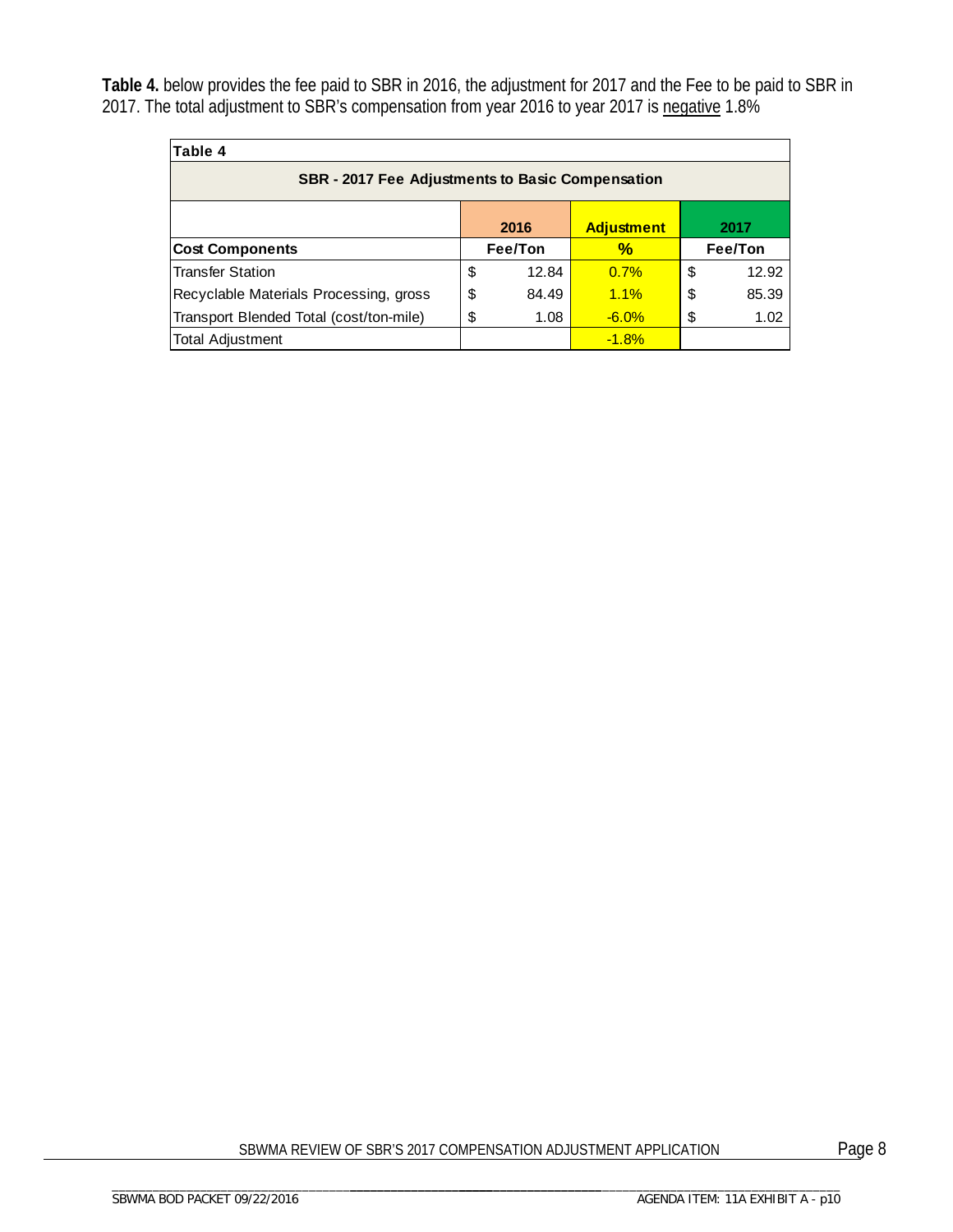

## **STAFF REPORT**

| To:      | <b>SBWMA Board Members</b>                                                                                     |
|----------|----------------------------------------------------------------------------------------------------------------|
| From:    | Joe La Mariana, Executive Director                                                                             |
| Date:    | September 22, 2016                                                                                             |
| Subject: | Resolution Authorizing the Executive Director to Execute a Contract with Signal<br><b>Restoration Services</b> |

#### **Recommendation**

It is recommended that the SBWMA Board of Directors approve the attached resolution authorizing the Executive Director to execute a contract with Signal Restoration Services.

#### **Summary**

Staff requests that the Board approve the attached contract with Signal Restoration Services for cleanup work which must occur before any repairs can be made to the equipment damaged by last week's fire at the Recology Center.

#### **Background**

On Wednesday, September 7, 2016, a 4-alarm fire occurred at the Shoreway Environmental Center Materials Recovery Facility located on SBWMA's 16-acre solid waste handling facility in San Carlos. As a result of the fire, operations at the facility have been suspended. On September 8, 2016, a claim was made through SBWMA's broker, Risk Strategies. A claims adjustor was immediately assigned and representatives from SBWMA's insurance carrier have been on site since that time. One of the adjustor's first requests was that Signal Restoration Services be engaged to begin an immediate cleanup of the facility. Pursuant to the Executive Director's authority under SBWMA's Purchasing Policies, Section 3.12.260, Consultants, the Executive Director has executed a purchase order with Signal Restoration Services in an amount not to exceed \$50,000 and cleanup has already begun.

Staff now recommends that the Board of Directors approve the attached contract with Signal Restoration Services because the full scope of cleanup is estimated to be \$500,000.

The contract scope of work is defined as, "Dry ice blast and clean the soot from the building followed by pressure washing and painting as necessary." Signal Restoration Services has extensive experience in this type of cleanup work, is the preferred vendor recommend by SBWMA's insurance carrier and Signal Restoration Services' staff has provided excellent service to date.

#### **Fiscal Impact**

The contract with Signal Restoration Services provides for billing on a time and materials basis. (See Exhibit A.) As noted above, the estimated cost of their services is \$500,000. Costs incurred as a result of this contract will be submitted as part of SBWMA's insurance claim. The coverage limits under SBWMA's policy are:

- \$37 Million Buildings
- \$20 Million Personal Property
- \$4.5 Million Business Income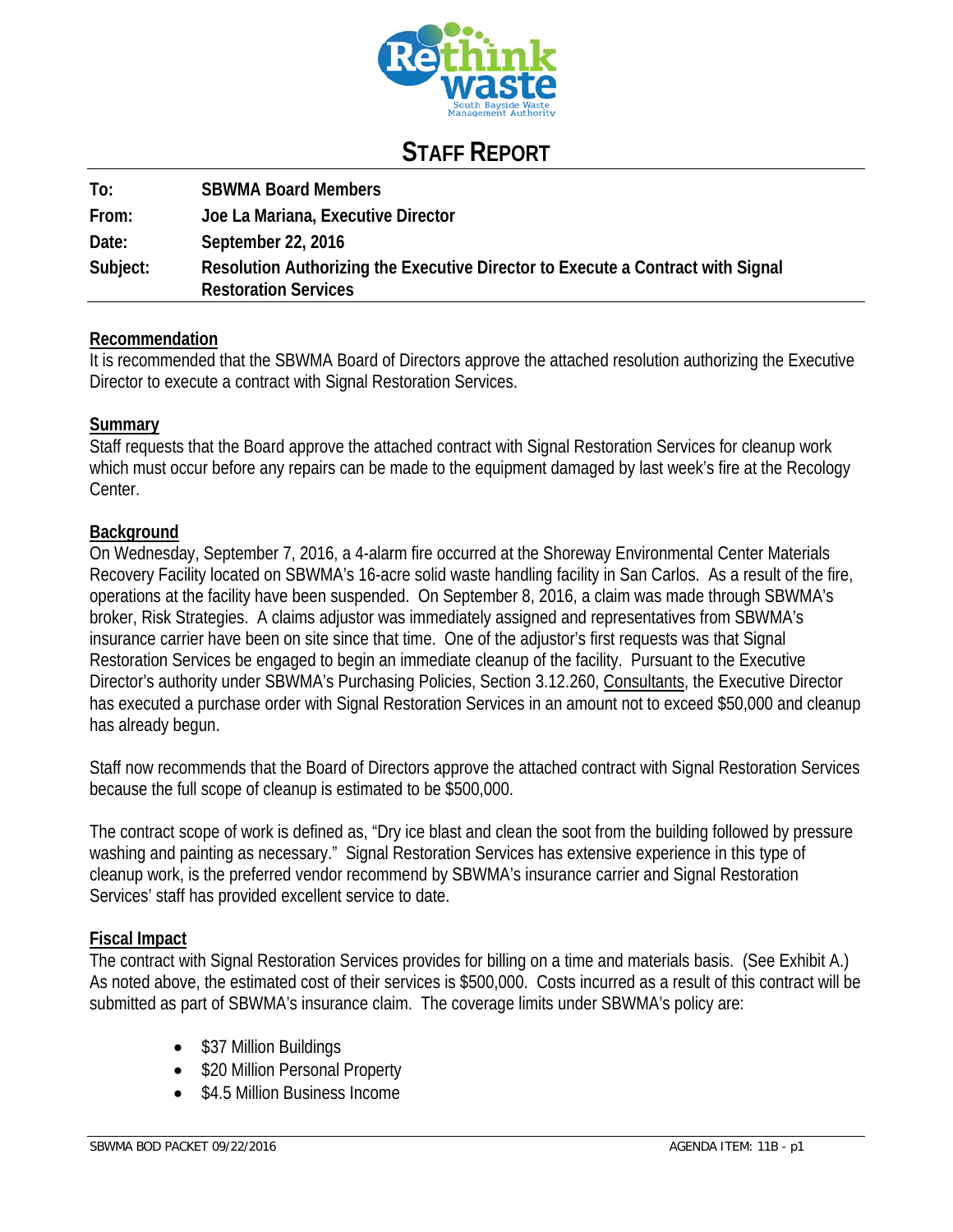#### **Attachments:**

Resolution 2016-37 Exhibit A - Contract with Signal Restoration Services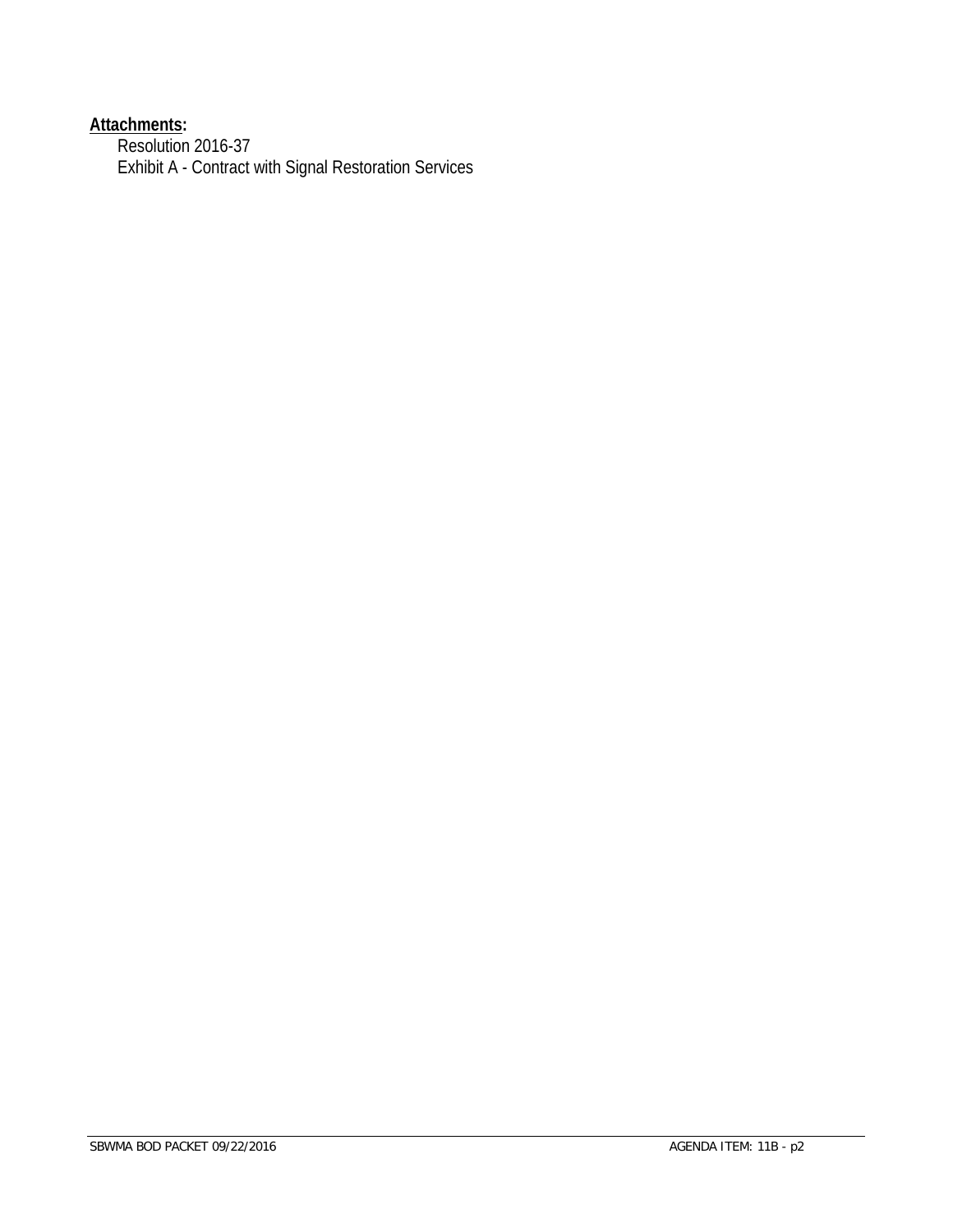

# **RESOLUTION NO. 2016-37**

#### **RESOLUTION OF THE SOUTH BAYSIDE WASTE MANAGEMENT AUTHORITY BOARD OF DIRECTORS AUTHORIZING THE EXECUTIVE DIRECTOR TO EXECUTE A CONTRACT WITH SIGNAL RESTORATION SERVICES**

**WHEREAS**, the South Bayside Waste Management Authority (SBWMA) Board of Directors has considered entering into a contract with Signal Restoration Services for the purpose of providing the following services at 225 Shoreway Road, San Carlos, California:

 Dry ice blast and clean the soot from the building followed by pressure washing and painting as necessary

**NOW, THEREFORE BE IT RESOLVED** that the South Bayside Waste Management Authority hereby authorizes the Executive Director to execute a contract with Signal Restoration Services, attached hereto as Exhibit A.

 **PASSED AND ADOPTED** by the Board of Directors of the South Bayside Waste Management Authority, County of San Mateo, State of California on the 22 day of September, 2016, by the following vote:

| Agency             | Yes | No | Abstain | Absent | Agency                 | Yes | No | Abstain | Absent |
|--------------------|-----|----|---------|--------|------------------------|-----|----|---------|--------|
| Atherton           |     |    |         |        | Menlo Park             |     |    |         |        |
| Belmont            |     |    |         |        | Redwood City           |     |    |         |        |
| Burlingame         |     |    |         |        | San Carlos             |     |    |         |        |
| East Palo Alto     |     |    |         |        | San Mateo              |     |    |         |        |
| <b>Foster City</b> |     |    |         |        | County of San Mateo    |     |    |         |        |
| Hillsborough       |     |    |         |        | West Bay Sanitary Dist |     |    |         |        |

 I HEREBY CERTIFY that the foregoing Resolution No. 2016-37 was duly and regularly adopted at a regular meeting of the South Bayside Waste Management Authority on September 22, 2016.

 $\overline{\phantom{a}}$  , and the contract of the contract of the contract of the contract of the contract of the contract of the contract of the contract of the contract of the contract of the contract of the contract of the contrac ATTEST: Bob Grassilli, Chairperson of SBWMA

Cyndi Urman, Board Secretary

\_\_\_\_\_\_\_\_\_\_\_\_\_\_\_\_\_\_\_\_\_\_\_\_\_\_\_\_\_\_\_\_\_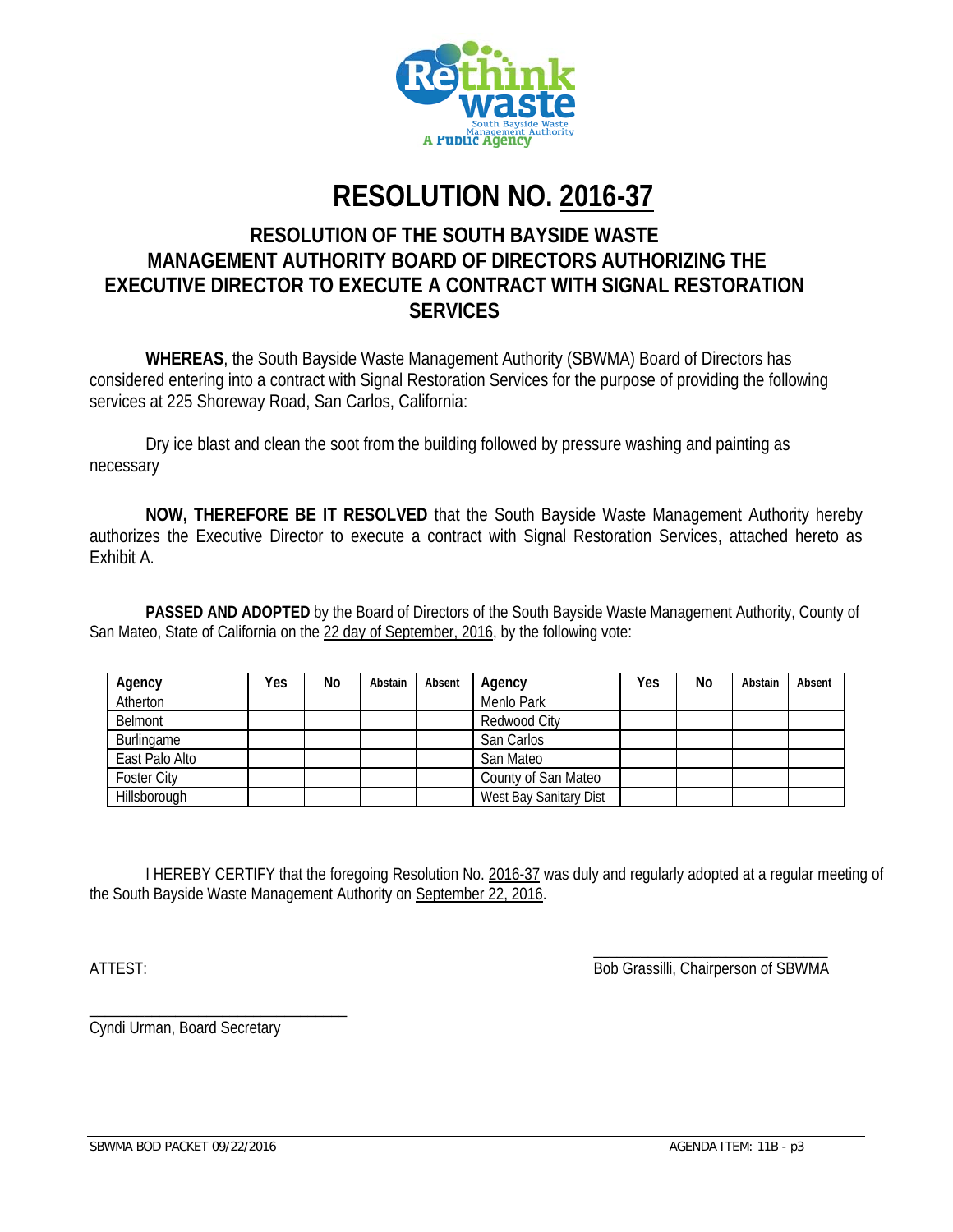

Job #: **0916-025MIST**

#### **COMMERCIAL PROJECT AGREEMENT AND WORK AUTHORIZATION**

This Commercial Project Agreement and Work Authorization ("Agreement") is entered into on **Monday, September 12, 2016**, between Signal Restoration West, LLC, dba Signal Restoration Services, whose address is 7221 Orangewood Avenue, Garden Grove, CA 92841, Contractor's License No. 986693 ("Signal") and **South Bayside Waste Management Authority #333 – Hilary Gans** ("Customer"). The job site for the services to be performed is: **333 Shoreway Rd., San Carlos, CA 94070**. This agreement is entered into in Garden Gove, CA. The person or persons whose signature appears on this Agreement represents and warrants, both personally and on behalf of the owner, that such person is duly authorized to execute this Agreement.

**1. Description/Scope of Work.** Customer is the property owner, manager, tenant and/or responsible representative who hereby authorize Signal to provide the services listed:

#### **Dry ice blast and clean the soot from the building followed by pressure washing and painting as necessary.**

Signal may hire or engage subcontractors to perform and complete all or any portion of the work. Signal is not required to perform to a state-of-the-art standard, but rather shall be required to conform to the state-of-practice standard. Customer will provide all water, electricity and other utilities necessary for Signal to perform its work.

**Payment for Services.** Customer agrees to pay Signal for all labor, materials, and equipment utilized to mobilize, demobilize, commence, perform the work described above and invoiced in accordance with Signal's T&M Rate Schedule dated January 1, 2016. Signal's rate schedules do not include any applicable taxes, fees, or prevailing wages (if they do apply), which will be separately itemized and charged to Customer. If local prevailing wage rates apply for the labor categories utilized on this job, a Prevailing Wage Addendum will attach to this Agreement. Customer is liable for all work Signal performs, whether or not such work is covered by insurance. Payment is due within thirty (30) days from the date of each invoice unless Customer has already forwarded a bankable insurance draft to Signal for the portion of work invoiced by Signal. Customer agrees to pay their insurance deductible to Signal if their insurer deducts the deductible for any insurance draft for Signal's work. Interest shall accrue on any payments not received on time at the rate of one and one-half percent (1.5%) per month. In the event of a dispute, Customer agrees to immediately pay all undisputed amounts due under this Agreement. Customer assigns to Signal their right, title and interest of the insurance proceeds invoiced under this Agreement to Signal. Customer also agrees to cooperate for required insurance or municipal inspections and to direct their insurer to make Signal a named party on all insurance drafts for the work performed.

**3. Limitation of Liability.** Neither the Customer not Signal shall be liable for any special, indirect, or consequential damages. This limitation includes, but is not limited to, all claims for personal injuries, damage to property, and lost profits. Signal shall not be responsible or liable for pre-existing, existing, or post existing, sick building syndrome, building related illness, or complaints. In the case of wet floors, slippery surfaces from water, fire damaged, etc., the Customer will oversee and provide security and safety for the work area.

**4. List of Documents to be Incorporated into the Agreement.** The Standard Commercial Project Terms and Conditions of Signal in effect as of the date of this agreement (which have been provided to Customer and Customer has acknowledged receipt) are hereby incorporated by reference as though set forth at length. The Signal T&M Rates and Prevailing Wage Addendum (should prevailing wage rates apply). Should any term in the terms and conditions contained in the Standard Commercial Project Terms and Conditions contradict or conflict with the provisions set forth in this Agreement, the terms and conditions in this Agreement shall be controlling.

5. Authorization to Enter Into Agreement. The person or persons whose signature appears on this Agreement represents and warrants, both personally and on behalf of the owner, that such person is duly authorized to execute this Agreement. If the party executing this Agreement is a tenant, manager, agent or interested third party, such party represents and warrants that he/she is authorized to sign on behalf of an absentee property owner during an emergency, if the property owner is not present at the time of the emergency.

Attorney's Fees and Costs. The parties agree that in an action for a breach of this Agreement, that the Prevailing Party will be entitled to Reasonable Attorneys' Fees, costs and expert witness fees in addition to any other relief to which that party may be entitled. Venue will be in a court of competent jurisdiction.

**Signal**

#### **Customer**

|                                                                                           | Signal Restoration West, LLC, dba Signal Restoration Services                                                         |
|-------------------------------------------------------------------------------------------|-----------------------------------------------------------------------------------------------------------------------|
| By:                                                                                       | By:                                                                                                                   |
| the control of the control of the control of the control of the control of the control of | <u> 1989 - Jan James Barnett, fransk politiker og den som andre og det blev til store og det blev til store og de</u> |
| Its:                                                                                      | Its:                                                                                                                  |
| <u> 1989 - John Stone, Amerikaansk politiker (</u>                                        | <u> 1980 - Jan Stein Harry Harry Harry Harry Harry Harry Harry Harry Harry Harry Harry Harry Harry Harry</u>          |
| Date:                                                                                     | Date:                                                                                                                 |
|                                                                                           | <u> 1980 - Jan Stein Stein Stein Stein Stein Stein Stein Stein Stein Stein Stein Stein Stein Stein Stein Stein S</u>  |

\_\_\_\_\_\_\_\_\_\_\_\_\_\_\_\_\_\_\_\_\_\_\_\_\_\_\_\_\_\_\_\_\_\_\_\_\_\_\_\_\_\_\_\_\_\_\_\_\_\_\_\_\_\_\_\_

*WHITE- Customer Copy YELLOW- Signal Restoration Copy*